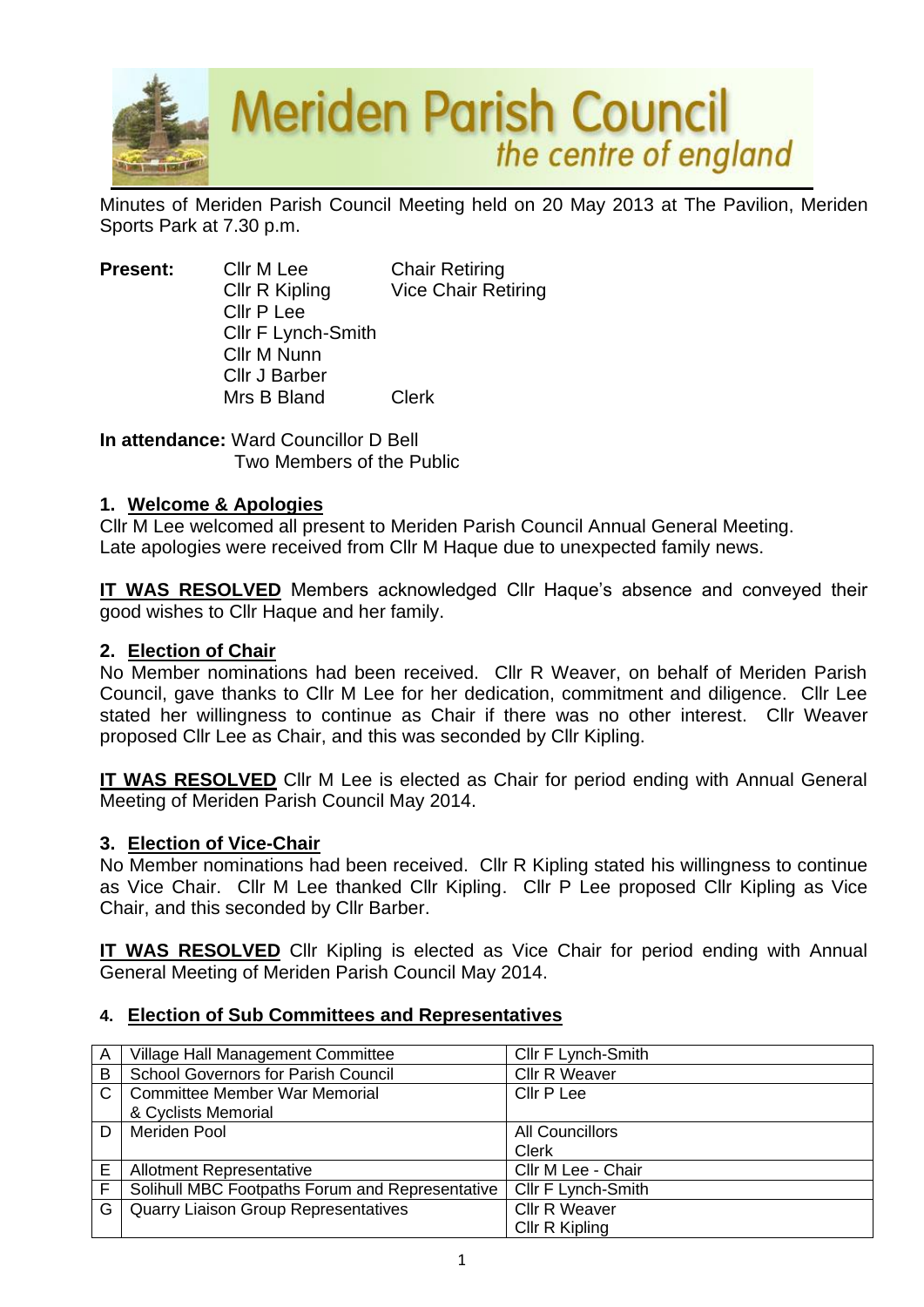|   |                                            | <b>Clerk</b>                                                              |
|---|--------------------------------------------|---------------------------------------------------------------------------|
| H | <b>Solihull MBC Conservation Committee</b> | <b>Cllr R Weaver</b>                                                      |
|   |                                            |                                                                           |
| I | Solihull MBC Local Strategic Partnership   | <b>All Members</b>                                                        |
|   |                                            | <b>Clerk</b><br>Representative to be appointed as and when meetings arise |
| J | Association of Parish and Town Councils    | Cllr M Lee - Chair                                                        |
|   | Solihull Area Committee                    | <b>Cllr R Weaver</b>                                                      |
| K | Solihull MBC Tree Wardens                  | Cllr P Lee                                                                |
|   |                                            | Cllr M Haque                                                              |
| L | Neighbourhood Plan                         | <b>All Members</b>                                                        |
|   |                                            | <b>Clerk</b>                                                              |
| M | <b>Community Surgeries</b>                 | <b>Clerk</b>                                                              |
|   |                                            | Neighbourhood Co-ordinator                                                |
| N |                                            | <b>Cllr R Weaver</b>                                                      |
|   | <b>Community Speed Watch</b>               | Cllr J Barber                                                             |
|   | HS <sub>2</sub>                            | <b>Cllr R Weaver</b>                                                      |
| O |                                            |                                                                           |
|   |                                            | Cllr F Lynch-Smith                                                        |
| P | Airspace Change Consultation & Birmingham  | <b>Cllr R Weaver</b>                                                      |
|   | <b>Airport Extension</b>                   | Cllr J Barber                                                             |
|   |                                            | <b>Clerk</b>                                                              |
| Q | Meriden Sports Park                        | <b>Cllr R Weaver</b>                                                      |
|   | <b>Management Company</b>                  | Cllr P Lee                                                                |
|   |                                            | Cllr M Lee - Chair (Representing Parish Council)                          |
|   |                                            | <b>Clerk</b>                                                              |
| R | <b>Finance Committee</b>                   | Cllr M Lee - Chair                                                        |
|   |                                            | <b>Cllr R Weaver</b>                                                      |
|   |                                            | Clerk                                                                     |
| S | <b>Personnel Committee</b>                 | Cllr M Lee - Chair                                                        |
|   |                                            | <b>Cllr R Weaver</b>                                                      |
|   |                                            | Cllr M Haque                                                              |
|   |                                            | Cllr F Lynch-Smith                                                        |
| Τ | <b>Clerk's Supervising Officer</b>         | <b>Cllr R Weaver</b>                                                      |

# 4.1 To approve Internal Auditor

The Clerk stated that the Internal Audit needed to be arranged with the Council's Internal Auditor when the accounts had been finalised. She stated that contact details from predecessors could not be found. Cllr Weaver stated she would email the previous Clerk for assistance.

**IT WAS RESOLVED** Cllr Weaver to contact previous Clerk. The Clerk to continue concluding year end supported by Edge Finance using AdvantEdge financial software. Members agreed an internal audit with the same arrangement as previous financial year using the Council's Internal Auditor once contact has been made.

4.2 To approve bank signatories, currently Clerk, Cllr M Lee, Cllr R Kipling, Cllr R **Weaver** 

**IT WAS RESOLVED** Members agreed that the current cheque signatories above should remain unchanged.

- **5. Democratic Half-Hour/Public Question Time/Invited Guest Speakers**: From 7.30 pm residents are invited to give their views and question the Parish Council on issues on this agenda, or raise issues for future consideration at the discretion of the Chair, before the start of the Parish Council meeting. Members of the public may not take part in the Parish Council meeting itself.
- (i) Members of the public brought to Members attention the signage to gateways to Meriden Village suggesting replacement signs. Berkswell was shared as an example and why could Meriden not do the same? Cllr Bell replied that the original plan was for pinch points but this did not work, so the walls were left with the Village name. Cllr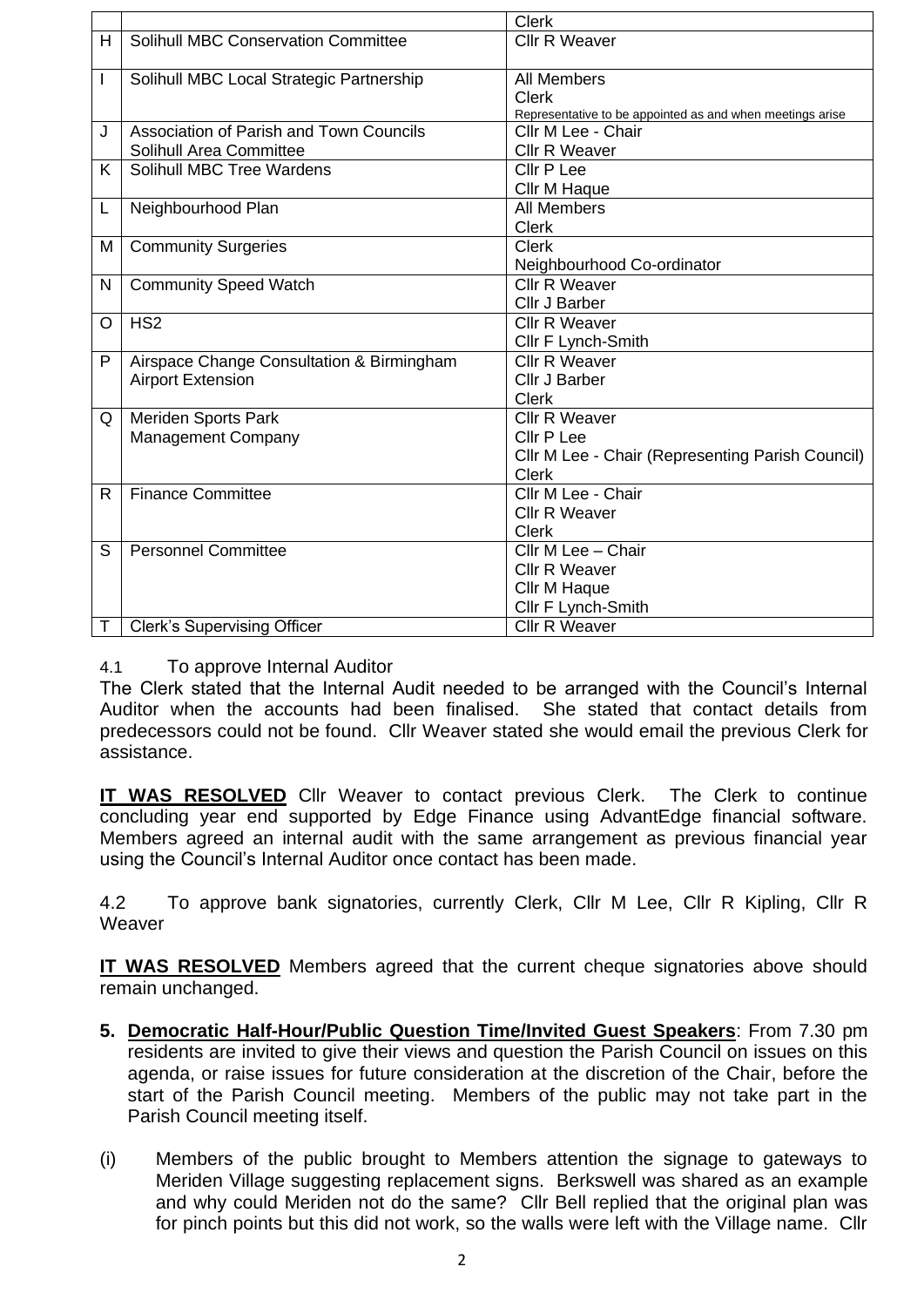Lee requested the Clerk to look into this for the sign to be changed and a visual display of flowers. Cllr Weaver informed the meeting that this was identified in the Village Visual Design Statement and reinforced Cllr Lee's recommendation for the sign to be changed.

**IT WAS RESOLVED** The Clerk to speak with SMBC Rural Neighbourhood and Highways Officers and report back at next meeting.

(ii) Residents requested an update of Centro timetables for proposed new bus routes connecting Meriden with Balsall Common and Knowle from 1st June 2013. The Clerk stated that an update had been posted on the Parish Council website and shared in the Parish Newsletter but she would contact Steven Hayes, Centro, for further news on we can expect the new routes to commence.

**IT WAS RESOLVED** The Clerk to contact Steven Hayes, Centro, and report back at next meeting.

# **6. Declarations of Interest**

- 6a Nothing to report.
- 6b Nothing to report.

# **6. Minutes of 29 th April 2013**

The Clerk had circulated to Members by email minutes of the meeting held on 29<sup>th</sup> April 2013. Members agreed that the minutes were an accurate record and accepted as read.

**IT WAS RESOLVED** Members accepted the Minutes of the Parish Council meeting held on 29th April 2013.

## **8. Progress Reports** for information

8.1 Village Hall Management Committee – Cllr F Lynch-Smith There was nothing to report.

- 8.2 Community Governor for Meriden C of E School Cllr R Weaver The next full Governor's meeting was to be held on Wednesday 22<sup>nd</sup> May 2013.
- 8.3 War Memorials Cllr P Lee

There was nothing to report.

# 8.4 Pool

The Clerk reported that complaints had been received from concerned residents regarding the receding water level of the Pool and silted culvert. Neal Thomas, SMBC, had undertaken exploratory work in and around the Pool regarding drainage issues , redirection of flow and the Clerk was waiting for a response.

**IT WAS RESOLVED** The Clerk would follow up with Neal Thomas.

8.5 Allotment Representative – Cllr M Lee Cllr M Lee referred to item 14.1.

8.6 Footpaths/Forum – Cllr Lynch-Smith

Cllr Lynch-Smith informed Members she had a meeting with David Keaney, SMBC footpaths Officer, and would report back.

**IT WAS RESOLVED** Cllr Lynch-Smith will keep Members informed.

8.7 Quarries Liaison Group – Cllr R Kipling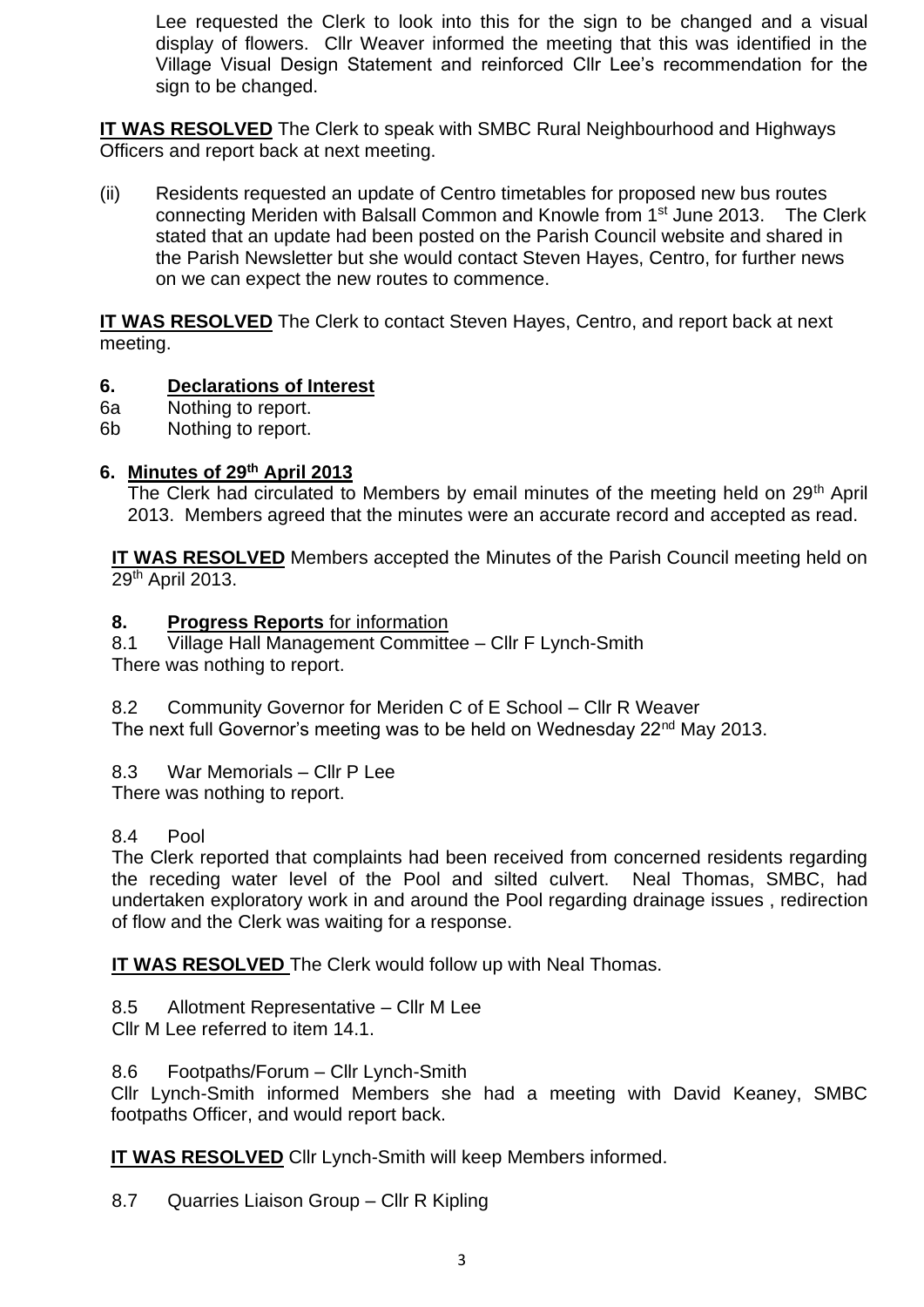The Clerk shared with Members plans for signage restricting HGV Quarry traffic along Hampton Lane.

**IT WAS RESOLVED** Members gave an in principle approval to the plans recommended by David Lechmere for new signage to be agreed by the Quarry Liaison Group at their meeting on 17th June 2013.

## 8.8 Local Strategic Partnership – Cllr R Weaver

Cllr Weaver stated that Cllr Bell is doing good work in supporting local families with various housing issues. Cllr Bell confirmed he had been contacted by certain families for assistance and also an elderly couple who had been separated. All issues were proving to need a lot a time and effort in reaching good outcomes.

8.9 Solihull Area Committee – Chair & Cllr R Weaver

Cllr Weaver stated the next meeting is scheduled for July which will include an Annual General Meeting.

8.10 Tree Wardens – Cllr R Kipling Nothing to report.

## 8.11 Community Surgeries – Clerk

The Clerk reported residents concerns regarding Leys Lane development and associated drainage links into existing pipework. There are also concerns regarding the fencing used to screen the area and road widths with the impact on visiting parked vehicles. The Clerk is following up issues with Neal Thomas and the developer, Taylor Wimpey.

**IT WAS RESOLVED** The Clerk will follow up issues raised with Taylor Wimpey and Neal Thomas, Solihull MBC, on behalf of Leys Lane residents.

## 8.12 Community Speed Watch - Cllr R Weaver

Cllr Weaver informed Members that she planned to organise a Speed Watch for the summer; a date needed to be obtained from the Police and some training arranged too. Cllr Barber expressed his interest in being included in Speed Watch training.

**IT WAS RESOLVED** Cllr Weaver to organise a Community Speed Watch. The Clerk to contact Bruce Brant, Neighbourhood Co-ordinator, for his assistance.

## 8.13 HS2 – Cllr Lynch-Smith

Cllr Lynch-Smith reported that the Environmental Statement had been published this week with several questions raised. Cllr Weaver stated that Meriden PC was part of HS2 working group with various Parish, District and County Councillors together with SMBC senior Planning Officers, including Caroline Spelman MP. Concerns were shared regarding the flow of information for local residents regarding the construction and impact on local village road networks specifically around access to Solihull via Hampton-in-Arden; and noise levels from high speed trains.

Cllr Bell confirmed there would be a huge impact locally including the moving of Kenilworth Road during HS2 construction. There were also issues regarding the building of a big concrete tunnel with no top going straight through the middle of the Ward which is neither aesthetically pleasing or creates any better compensation which is disappointing.

Cllr Lynch-Smith expressed her disappointment that SMBC Planning Officers will not change their stance to what will be incredibly noisy and ugly. No-one from SMBC has stated "unacceptable" and appears uninterested in local resident views because it is out of area with no support or concept from the wider population living in SMBC, with very little mitigation or compensation. It should also be noted that with the construction there will be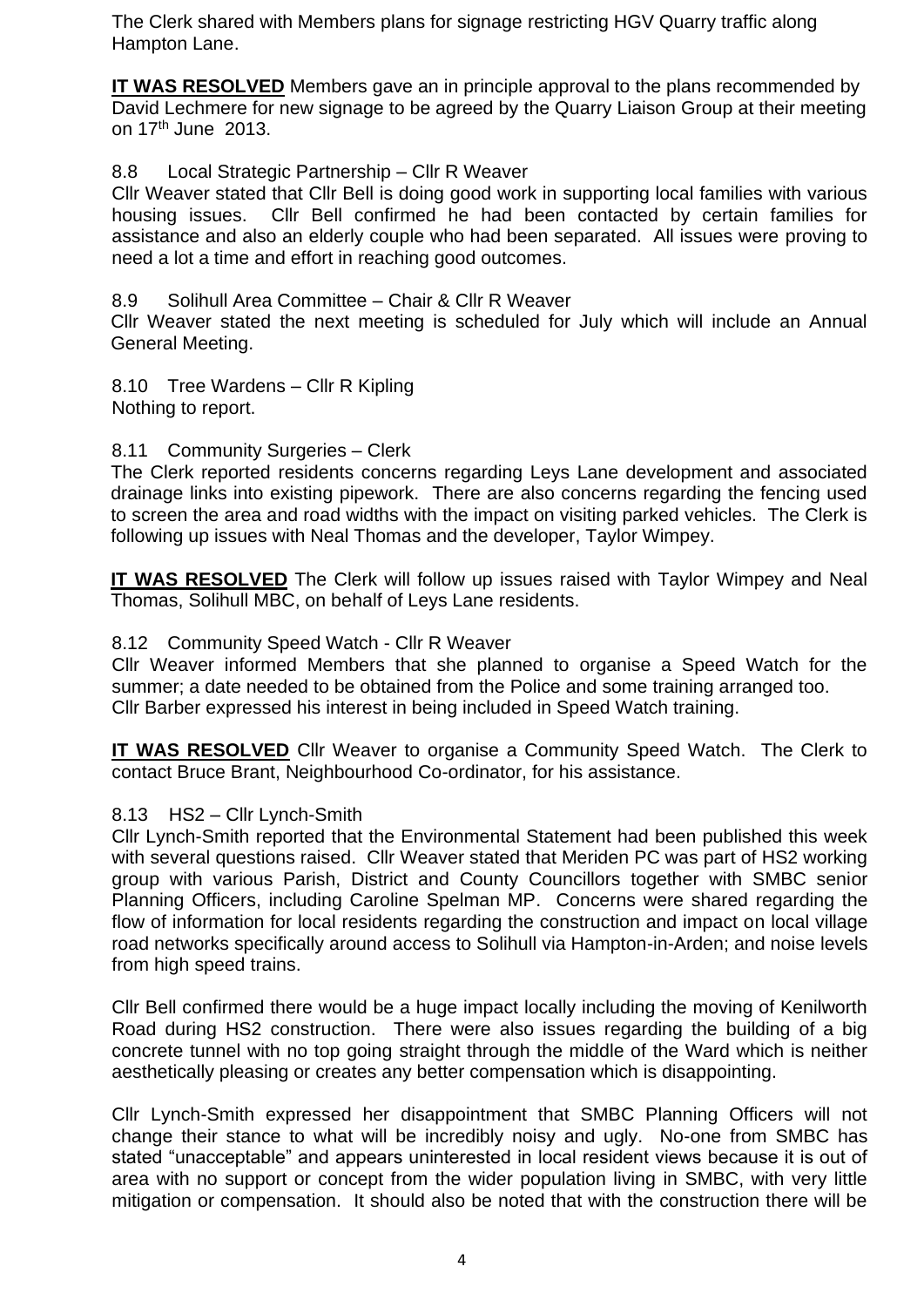other disruption not least from the construction of new roadways, worker camps/village, M42, A452 and A45.

Cllr Weaver suggested copy of the Environmental Statement be placed in Meriden Library and on SMBC Website; together with any media coverage and press releases.

**IT WAS RESOLVED** Cllr Lynch-Smith to continue monitoring the situation and attending working group meetings. Cllr Weaver to speak with SMBC regarding information on website and press release.

8.14 Birmingham Airport Extension & Flight Path Consultation – Cllr R Weaver Cllr Weaver reported the consultation process has finished. Cllr Barber reported his attendance at the last Airspace for Change meeting and stated that two further options had been submitted to CAA regarding new flight path routing. The Clerk stated Millisons Wood residents have noticed the change of flight paths now flying directly overhead at 3,000 feet.

**9. Oil Painting** – Members to consider where this painting may reside – Cllr Kipling This item is deferred to next meeting.

# **10. District and County Councillors' Reports** for information. (Items raised for

decision will appear on the agenda for the next meeting)

Cllr Bell informed the meeting that he had been busy supporting two local families with housing issues one of which was successful, the other a disaster.

# **11. Correspondence & Communication** for information only

The Clerk had emailed to Members a summary of correspondence and communication received for which Members thanked her.

# **12. Clerk's Report on Urgent Decisions since last meeting** (Clerks Actions)

The Clerk had emailed to Members a summary of Clerk's Actions and invited questions. No questions were received and Members thanked her.

# **13. Meriden Village Matters**

13.1 To receive update of Public Flood meeting  $15<sup>th</sup>$  May 2013 – Cllr M Lee Cllr M Lee stated she, Cllr P Lee and the Clerk attended the public meeting with Neal Thomas, SMBC and Ian Shaw, STWA. Neal Thomas updated residents on results of camera surveys, current issues and work in progress regarding Pool, pipework connections and redirection of flows to culverts at property 175 and the Pool. Findings of leaks at Walsh Hall were also shared. Landowners have been notified of their responsibility to keep ditches free of debris and funding is being sourced for all remedial works which will only be carried out with external funding.

**IT WAS RESOLVED** The Clerk would keep in contact with Neal Thomas and Ian Shaw and arrange for a further public meeting in July for the purposes of updating residents.

# 13.2 Alspath Community Centre Update – Cllr M Lee

Cllr M Lee stated that the Community Centre remains open with the Wednesday group continuing to use this as their venue for the foreseeable future or until funding is secured for an alternative meeting venue. The Cameo Group have been successfully relocated to The Pavilion with a two month trial in the first instance.

**IT WAS RESOLVED** Cllr M Lee will continue monitoring the situation.

# 13.3 Library Update – Cllr M Lee

Cllr M Lee reported that she had received communication from Adrian Stringer that a floor appraisal had been commissioned in September 2012 regarding first floor strengthening.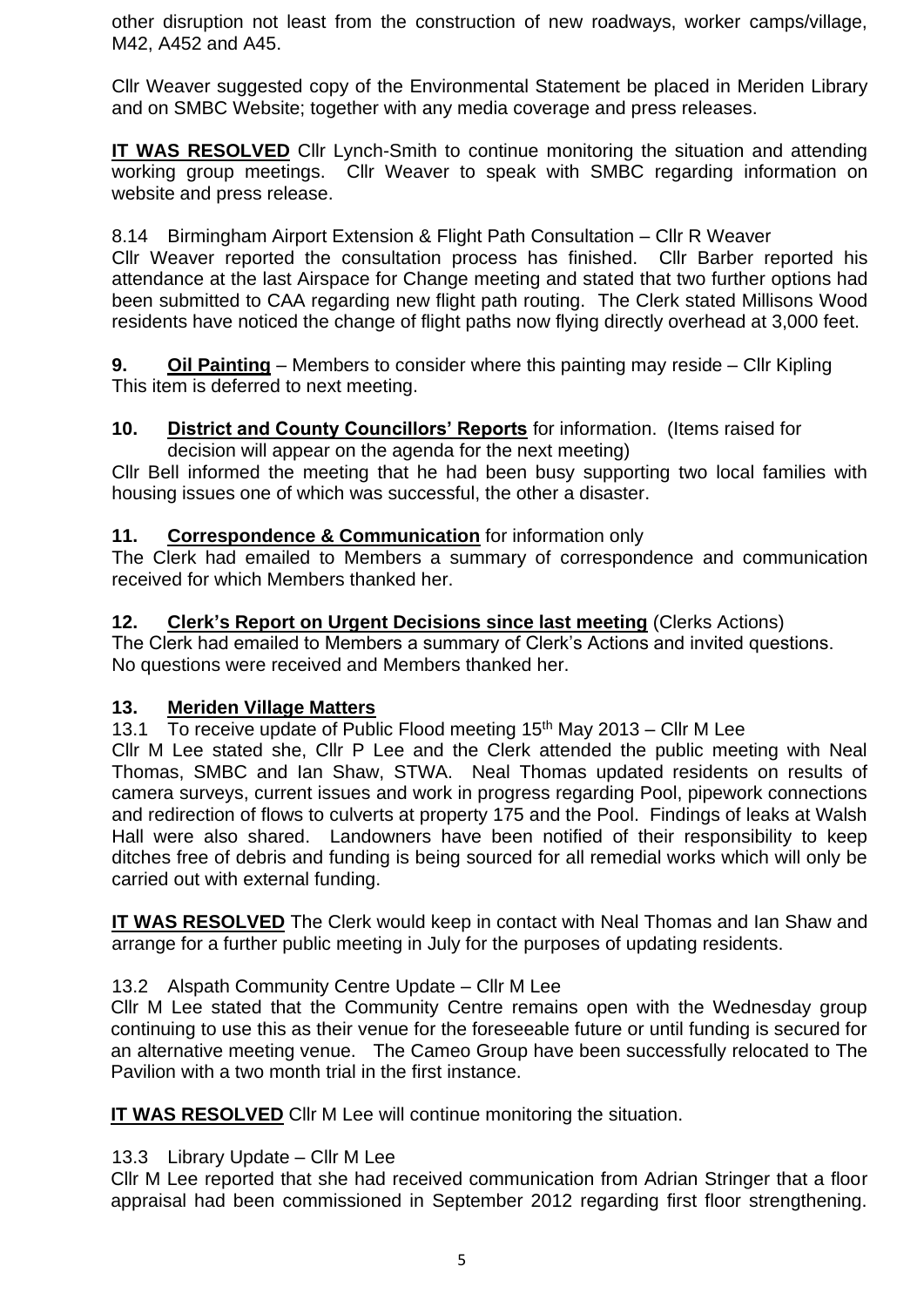No costs have been submitted other than the £12K for renovation however it is uncertain what this includes for and if it takes account of adjustments from any floor/joist appraisal. Cllr Lee has contacted Tracey Cox, Head of Library Services, regarding the on-going process and to see if Meriden Parish Council should get quotations from local builders to compare and contrast with Solihull Property Services.

**IT WAS RESOLVED** Cllr M Lee will continue dialogue with Tracey Cox.

13.4 Update on Help for Heroes Bike Ride –  $30<sup>th</sup>$  May

The Clerk confirmed arrangements for this event. Cllr P Lee offered to be the named contact and his details will be forwarded to event organisers. Jonathan Douglas, St Laurence Church Warden and Lewis Hall, Cyclists Memorial Conservationist, have agreed to provide a dedication and historical talk.

**IT WAS RESOLVED** Cllr P Lee will liaise with Event organisers. The Clerk will provide Cllr Lee with contact details.

13.5 Planting of Tree(s) & Naming of Hampton Grange Island for Coronation – Cllr Lynch-Smith & Cllr P Lee

The Clerk read to Members an email received from Darren Parkin regarding recent requests as follows:-

*"The small traffic island approx. 1 mile before Birmingham Road meets the A45 is smaller than I expected. Therefore unfortunately I do not recommend planting any species of Oak. Having said that I suggest the following alternatives, a dwarf version of the Field Acer; dwarf version of the Maidenhair tree. Best time for planting would be late autumn through to winter.*

*With regard to 2nd tree issue – the dead small tree on the Highway verge in front of Meriden Sports Park – Glendale will remove this dead tree and replace during the next planting season 2013-14 with a Prunus x hillier Spire which is a small up-rightish form of ornamental flowering cherry. The tree will also be placed 2 metres further back as a new lamp column has recently been installed and will not cause obstruction or need branch pruning."*

**IT WAS RESOLVED** The Clerk will continue to work with Darren Parkin and David Lechmere to enable Coronation Commemoration.

13.6 Rural Cinema – Members to consider the introduction of the Rural Cinema Scheme to the Village Hall – Cllr M Lee

This item is deferred to next meeting.

## **14. Leys Lane**

14.1 To receive and consider update of Allotment Holders Tenancy arrangements – Cllr M Lee

Cllr M Lee informed Members that the Clerk had worked very hard on behalf of the Allotment holders to get temporary licence from Taylor Wimpey for allotment tenancy agreements with the Parish Council. The Clerk stated the process had been slow due to Wright Hassall, Eversheds, Taylor Wimpey and Meriden Parish Council having to approve documents. Allotment holders continue to seasonal plant and access their plots.

**IT WAS RESOLVED** The Clerk will continue to work with Wright Hassall, Council Solicitor to conclude temporary tenancy arrangements.

14.2 To receive and consider update of Taylor Wimpey Development – Cllr M Lee Cllr M Lee stated there was no further development however Taylor Wimpey has commenced site preparation and fenced off proposed entrance and allotments. The Clerk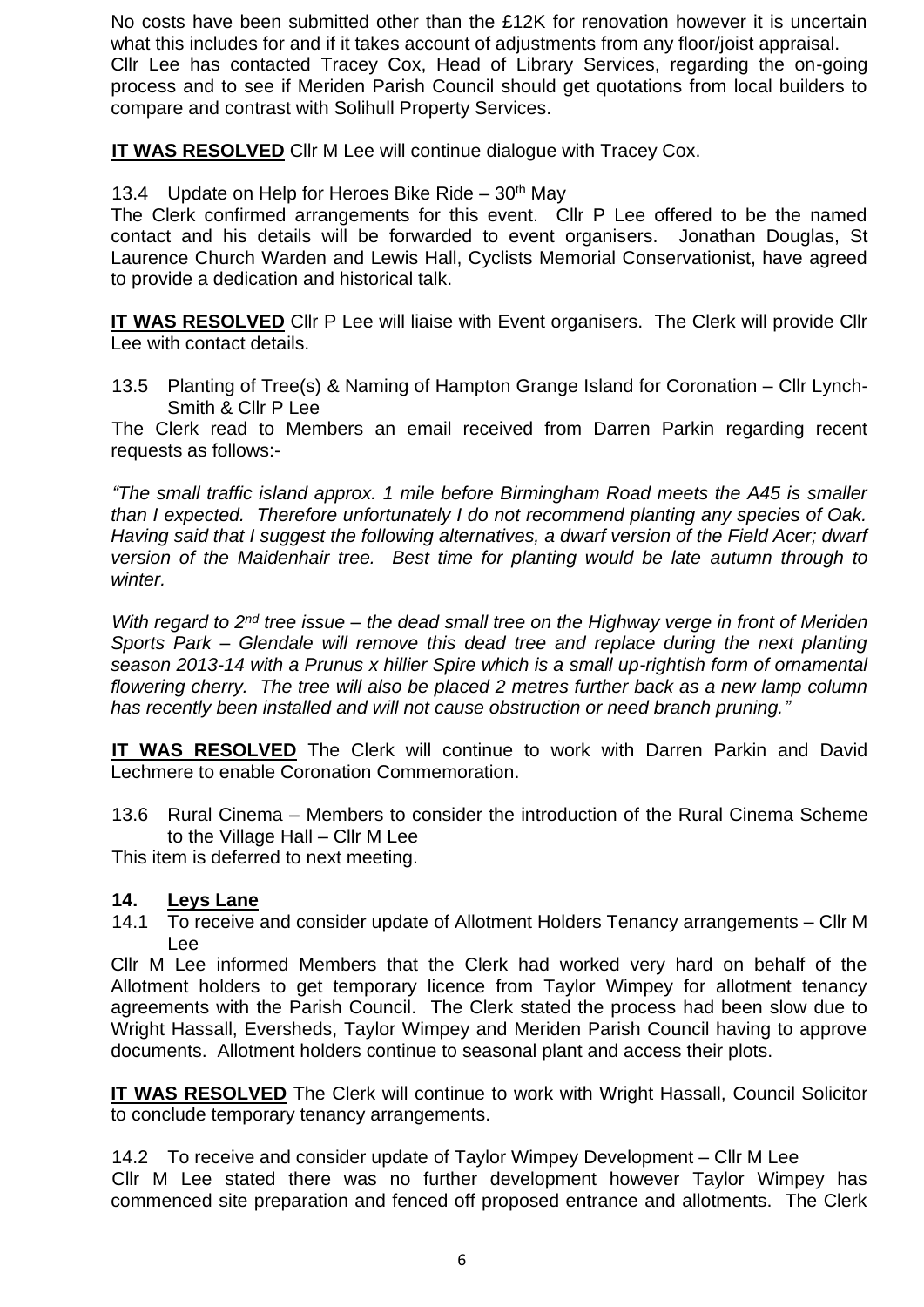has met with Phil Hooper, Site Manager, who anticipates construction commencing 1<sup>st</sup> July 2013.

**IT WAS RESOLVED** Cllr M Lee and the Clerk will continue to liaise with Taylor Wimpey and keep Members informed of development.

# **15. Meriden Sports Park**

15.1 To receive update – Cllr M Lee

All snagging items have now been attended to as non specialist works. The SLA with Property Services has commenced with monthly, quarterly and annual routine maintenance and service inspections.

**IT WAS RESOLVED** The Clerk will continue to monitor SLA with Solihull Property Services.

Cllr Weaver informed Members that the Sports Park activities now include Cricket, Sports Camps, Tennis and Cardio Tennis, alongside home football ground for Triumph Meriden, Meriden Rovers and St John's Rangers; and home Cricket ground for Solihull Municipal Youth Team. There have been enquires for pitch hire for friendlies both cricket and football teams including a local business inter department knock out. Income from pitch hire for the forthcoming season 2013-14 will increase from £700 to £1,000 including use of Pavilion. Unfortunately Meriden Cricket Club did not get their Team Registration in on time for fixtures and therefore will not be playing this season resulting in a loss of income.

**IT WAS RESOLVED** Cllr Weaver and Cllr Barber will source and apply for external funding.

15.2 To consider and approve quotation for The Play Company Inspection report recommendations for ground re-instatement & closure of play area for 10 days to complete work.

Cllr M Lee informed Members that this item will be deferred to next meeting. The Clerk was in discussion with DTZ, Land Unit and a local Contractor for the purpose of resolving the issues of reinstatement of ground in the play area.

**IT WAS RESOLVED** Cllr P Lee will speak with local Contractor. The Clerk will liaise with Land Unit and DTZ.

15.3 To receive update and consideration of formation of Meriden Sports Park Management Company.

Cllr Weaver reported that all paperwork is now received and completed. She is to meet with the Clerk regarding concluding the process and send off to Companies House.

**IT WAS RESOLVED** Cllr Weaver will arrange a meeting with the Clerk.

15.4 To receive and consider arrangements for 5-a-side Football Tournament organised by Meriden Sports Park Management Company and Coronation Celebration on The Green organised by Mr. A. Lole & Spar.

Cllr M Lee reported that arrangements are in place with the Sports Co-ordinator. Advertising of the event will be via parent mail, noticeboards and website. Tournaments will commence at 1 p.m. First Aider and other help is being sourced.

# **16. Parish Council Newsletter** Editorial Committee

Cllr M Lee stated deferment of May Newsletter until later in the year. All Parish news has been highlighted in the Meriden Mag.

# **17. Planning Matters**

17.1 To receive update and status on Neighbourhood Planning Applications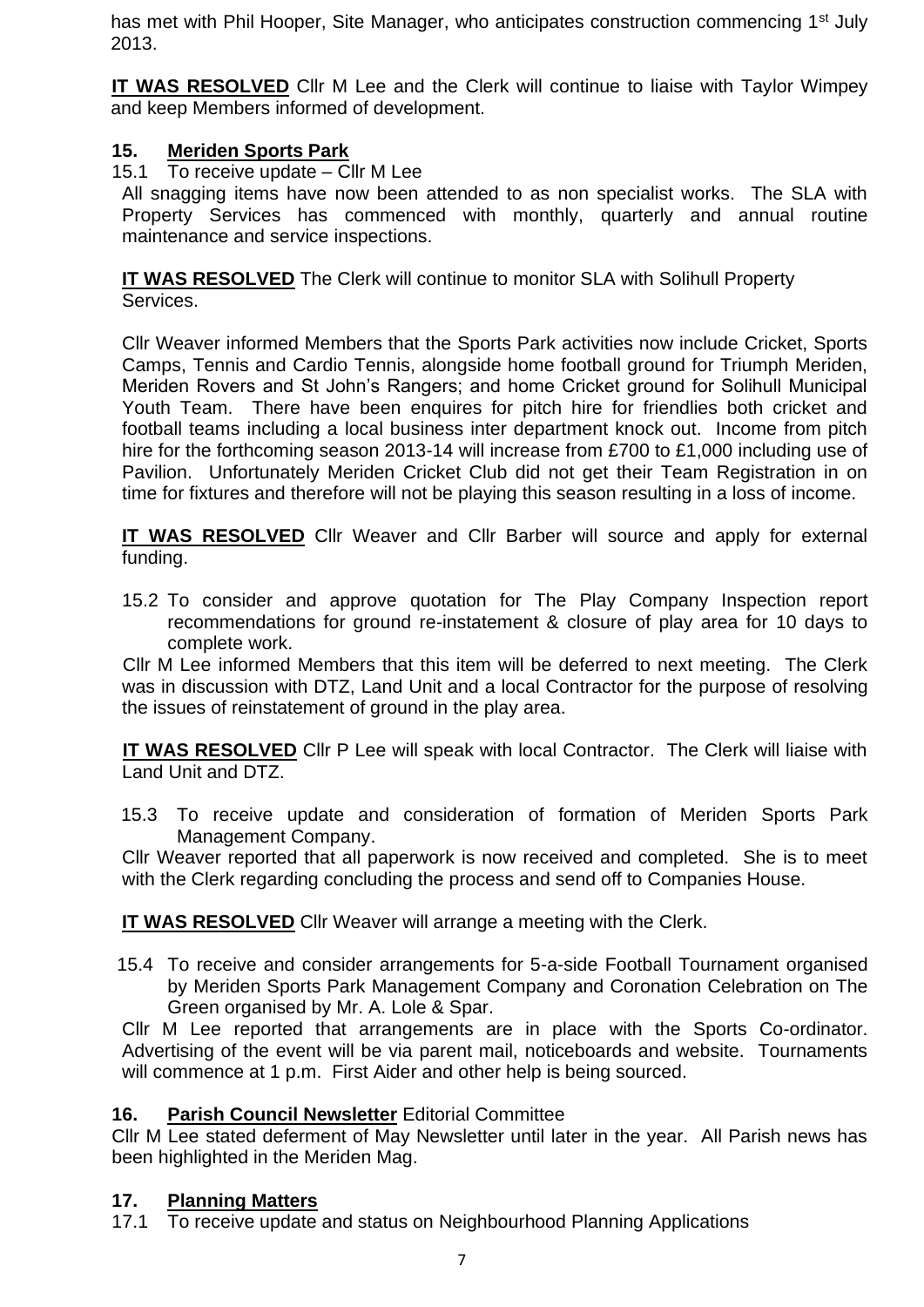Application No. 2013/508 Meriden Hall, Mobile Home Park, Birmingham Road, Meriden Change of Use of Land to position 2 no. Residential Mobile Homes.

Members gave consideration and oppose any further expansion for residential mobile homes.

**IT WAS RESOLVED** The Clerk will respond on behalf of Meriden Parish Council opposing this planning application.

Application No. 2013/580 2 Grace Road, Millisons Wood Two storey side extension

Members gave consideration and plans indicate that this is in keeping with other properties in Grace Road and will not impact on neighbouring properties.

**IT WAS RESOLVED** The Clerk will respond on behalf of Meriden Parish Council without comment to neighbour notification.

The Clerk requested Members to respond to emails asking for comments. The new electronic system is implemented and Parish Council comments are posted straight onto the planning application and submitted directly to Planning Officers; and so far appears a much smarter way of responding to Parish Notifications.

Cllr Kipling and Cllr P Lee requested information on the reinstatement of land and trees with TPO's felled by Park Homes without permission. The portfolio holder is Darren Parkin and the Clerk is requested to follow up for an update to be provided for next meeting. Cllr Bell will also follow up any enforcement on this issue.

**IT WAS RESOLVED** The Clerk will contact Darren Parkin for an update for land and tree reinstatement. Cllr Bell will follow up enforcement notice for reinstatement by Park Homes.

17.2 To consider ownership of plots of land in and around Meriden Village – Cllr Lynch-**Smith** 

Cllr Lynch-Smith stated there was nothing further to report but she continued to work with Solihull MBC Officers identifying land ownership.

**IT WAS RESOLVED** Cllr Lynch-Smith will keep Members informed.

17.4 To receive update on Jephson Housing Association – Cllr R Weaver Cllr Weaver stated there was nothing further to report but she would contact Solihull MBC to see what is happening.

**IT WAS RESOLVED** Cllr Weaver to contact Solihull MBC for an update.

17.5 To receive an update on Eaves Green Lane

Cllr M Lee informed Members that no further information had been received since Anne Brereton's email of 3<sup>rd</sup> May 2013 responding to Members concerns raised at April's meeting and letter of 2nd May 2013. SMBC acknowledge Meriden Parish Council list of restoration requirements and have conveyed their views to Solicitors acting on behalf of former occupants of the site with an intended programme of reinstatement. If work is not completed to SMBC satisfaction then proceedings for Contempt of Court will be undertaken.

Members acknowledged SMBC actions however, as of today, 20<sup>th</sup> May 2013, it is unlikely that completion of reinstatement will meet the deadline of 21<sup>st</sup> May 2013 as no work has been carried out by the former occupants of the site in line with SMBC compliance. Cllr M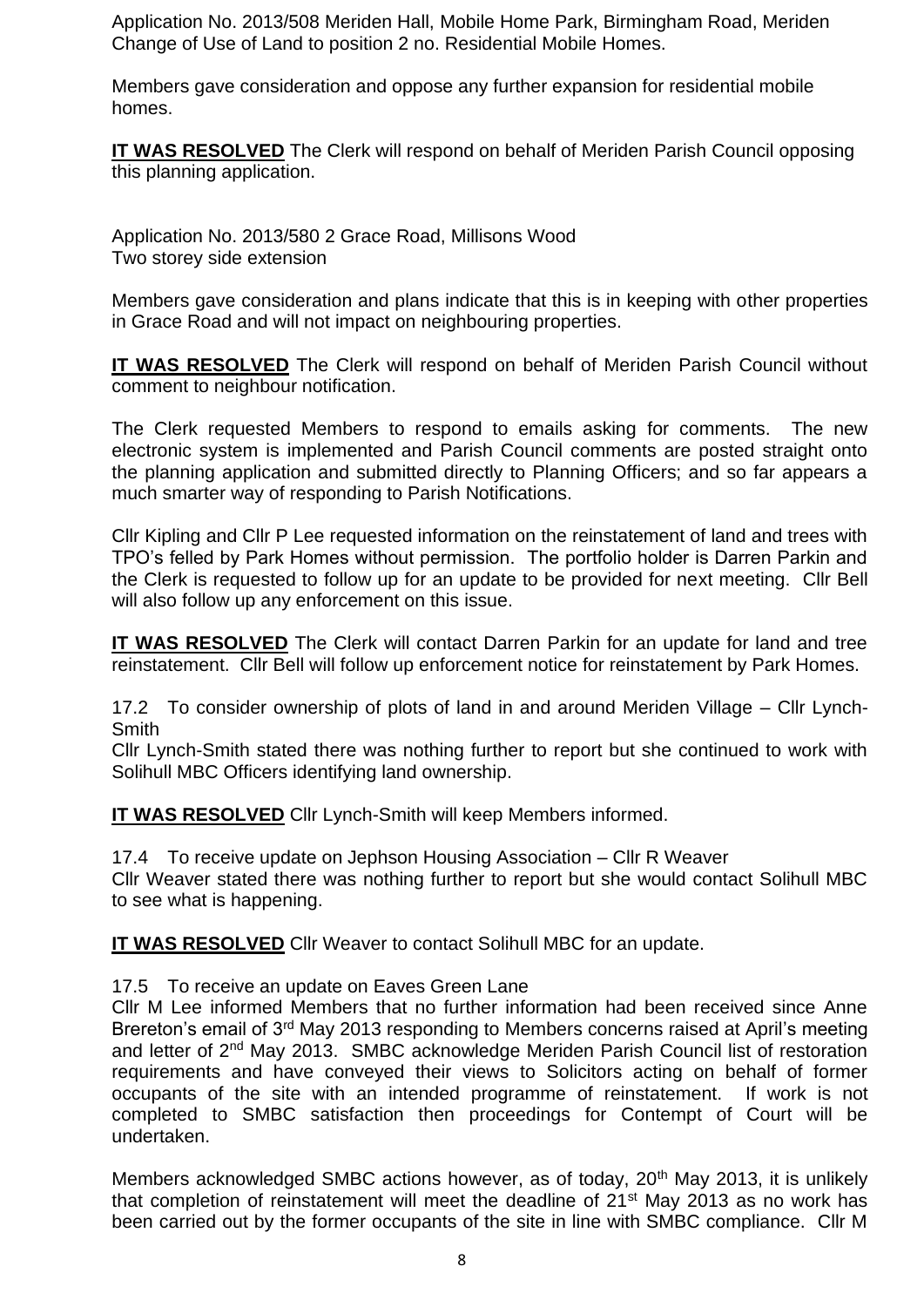Lee stated that there had been problems with the contractor carry out the work. Cllr P Lee requested a letter be sent on behalf of the Parish Council requesting exactly what the procedure is going to be for Contempt of Court proceedings and enforcement post 21st May 2013. Cllr Bell will raise the matter with Solihull MBC planners and report back his findings; however it should be noted that an appeal has been lodged for August 2013, for two caravans to be sited on this land.

Cllr Kipling and Cllr P Lee requested a strongly worded letter be sent on behalf of Meriden Parish Council to Anne Brereton, Chief Executive of Solihull MBC and the Leader of the Council.

**IT WAS RESOLVED** Cllr M Lee will draft a letter as directed above and forward to the Clerk for Members' approval.

## **18. Finance**

*Due to mid-month meeting Members to consider and approve delegated powers to Finance Committee for Budget, Year End and Payments.*

18.1 To approve recommendations made for Budget 2013-14 & Year End – Finance **Committee** 

The Clerk stated that she continues to conclude year end with the support of Edge Finance. The task has been exhaustive and retrospective in inputting year's accounts onto a computerised Management Information System using AdvantEdge finance software; she is working to a deadline of 29<sup>th</sup> June 2013 for the submission of Annual Return for Year End Governance with Grant Thornton.

**IT WAS RESOLVED** Members approved delegated powers to Finance Committee. The Clerk to conclude Year End including internal audit and the Finance Committee to monitor Year End.

18.2 To consider payments and confidential enclosure for Clerk's remuneration – Finance **Committee** 

**IT WAS RESOLVED** Members approved delegated powers to Finance Committee.

## **19. Councillor's reports and items for future agenda**

Each Councillor is requested to use this opportunity to report minor matters of information not included elsewhere on the agenda and to raise items for future agendas. Councillors are respectively reminded that this is not an opportunity for debate or decision making.

Cllr Kipling raised concerns over Four Oaks Meriden and Cornets End Lane – roads are a mess and in a disgraceful condition.

Cllr Kipling raised concerns over the volume of HGV traffic accessing Home Farm and Pettifors and stated his disappointment of the lack of enforcement from SMBC regarding width and weight restrictions.

**IT WAS RESOLVED** Cllr Bell would follow up enforcement with Solihull MBC Officers. The Clerk would raise issues concerning Cornets End Lane with Bruce Brant, Neighbourhood Co-ordinator and also at the forthcoming Quarry Liaison Group meeting on 17<sup>th</sup> June 2013.

Cllr Lynch-Smith advised Members she represented the Parish Council and attended the new Mayor's Inauguration, Mr Joe Tilsley, and said it was well organised and attended.

## **20. Date of Next Meeting**

The next Meeting will be held on Monday 24th June 2013 at 7.30pm. Venue: The Village Hall, Meriden. The meeting closed at 21.30 hours